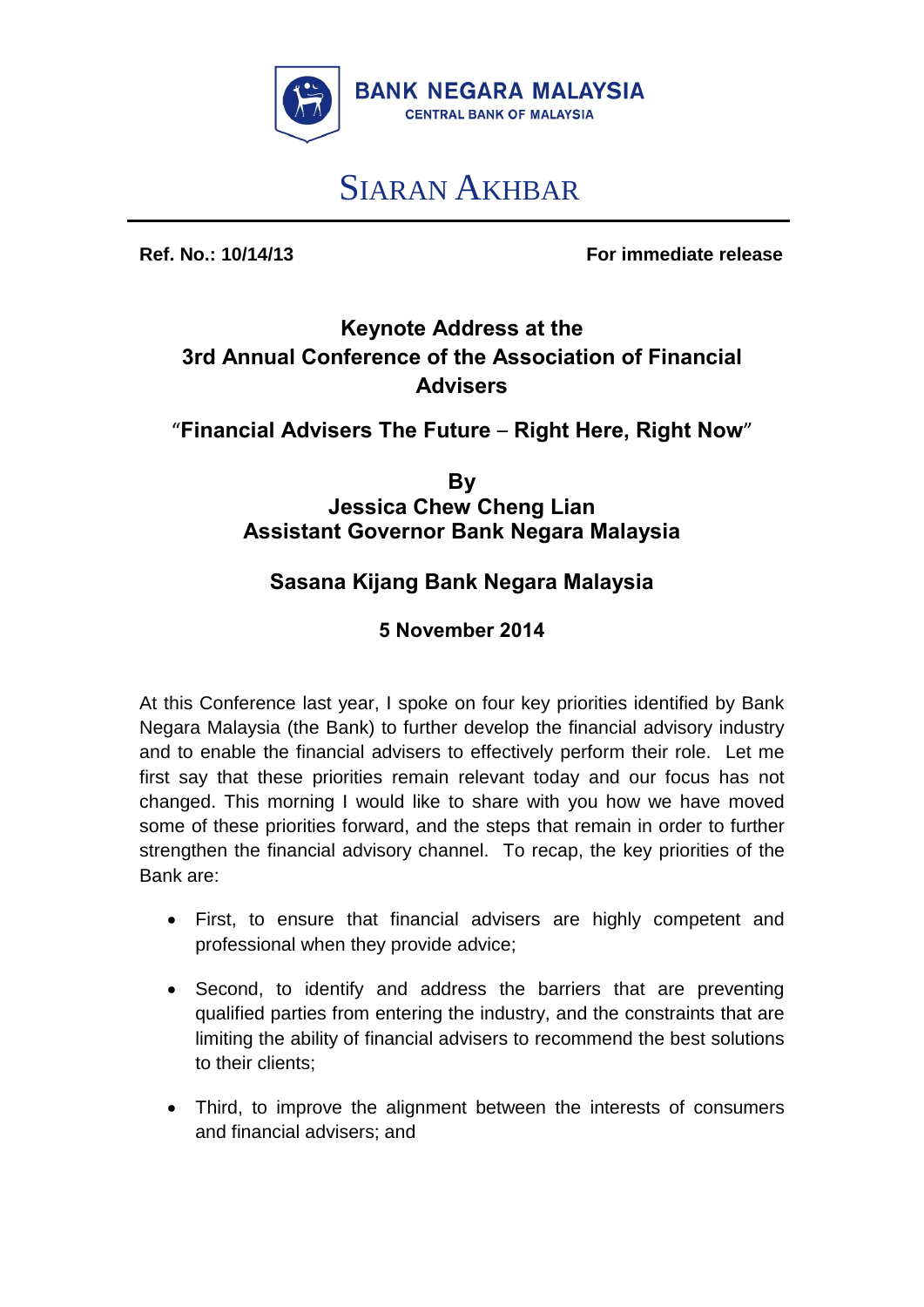Fourth, to intensify our review of the quality of advice provided by financial advisers to consumers through our supervisory work programme.

In November of 2013, the Bank outlined proposed regulatory reforms for the financial advisory industry which formed part of the "Life Insurance and Family Takaful Framework" or in short the LIFE Framework, which we published for consultation. An important aim of the reforms is to support the Bank's desire to further diversify insurance delivery channels as one although not the only - way to improve the quality of advice, and enhance choice and value for consumers based on their specific needs and circumstances. This in turn would contribute towards increasing the insurance and takaful penetration rate to 75 percent by 2020 as targeted under the Government's Economic Transformation Programme (ETP).

We received positive feedback from the financial advisory industry on the proposed reforms and while specific elements of the LIFE Framework remain under review to take into account the comments that were received, we have moved ahead to implement several changes proposed which concern the financial advisory industry.

The Bank has lowered the minimum capital requirement for financial advisers to RM50,000 which will take effect from 1 January 2015 to encourage more advisers to enter the industry. This follows an increased focus on professionalism, innovation and quality of advice as the hallmark of those who are admitted to the industry. It also reflects the Bank's desire to accelerate the development of the industry and promote its continuous renewal by making it easier for qualified individuals to offer their expertise and services, thereby expanding access for the public to financial advice while continuously raising the bar in innovative solutions for those seeking advice. We believe the new capital requirement strikes a better balance between the traits that we want to nurture within the industry and the financial commitment that remains important to ensure that those who we license are invested in the development and success of their firms.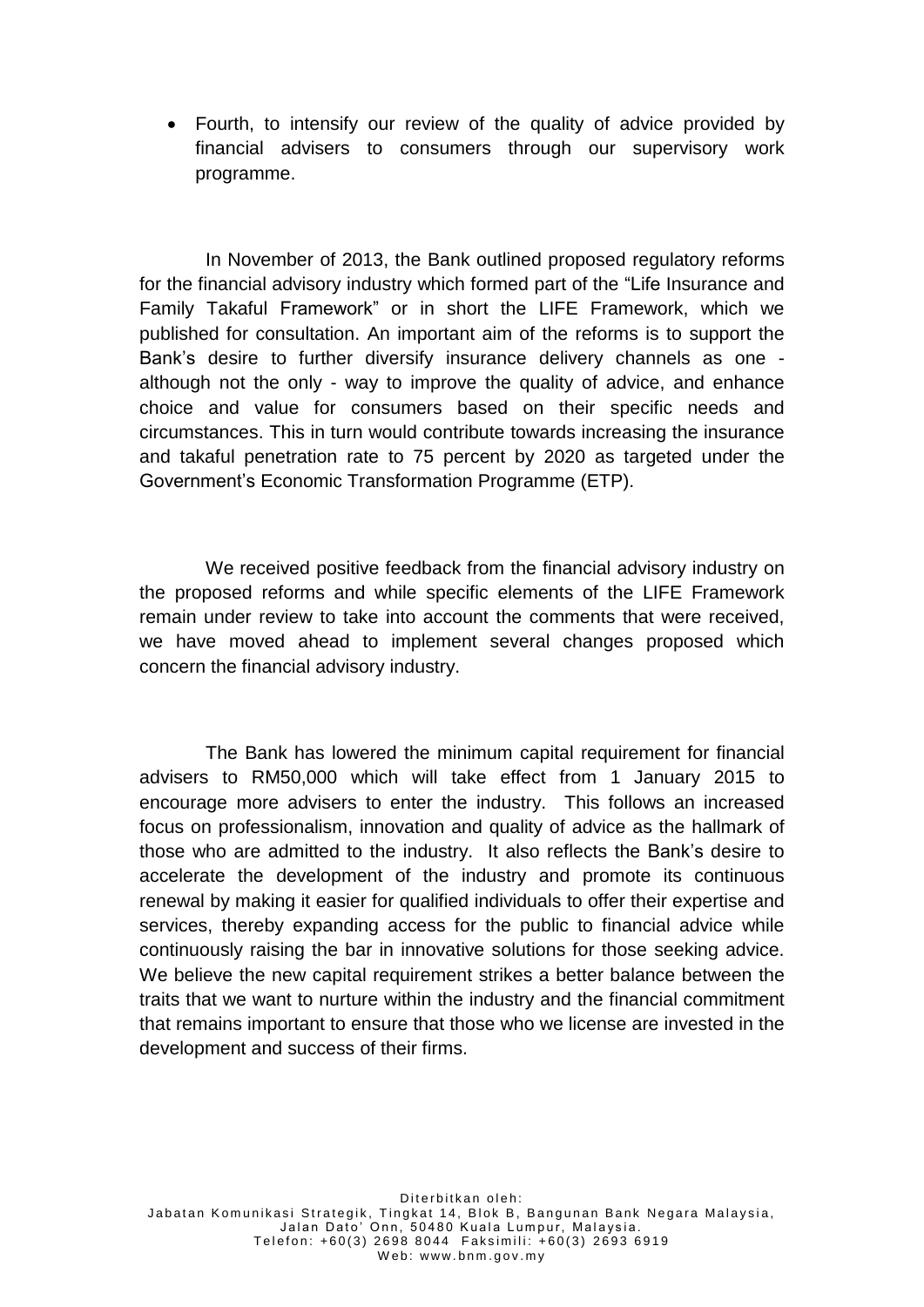The Bank, in close consultation with AFA as well as the Malaysian Financial Planning Council (MFPC) and Financial Planning Association of Malaysia (FPAM), has also reviewed and agreed to an expanded list of minimum qualifications to become a financial adviser's representative. The review identified four core areas of knowledge - namely financial planning, risk management, insurance planning and investment planning - which are considered essential to equip a financial adviser's representative to provide proper advice on insurance or takaful solutions. These areas have been preserved under the expanded list of minimum qualifications, while allowing greater flexibility for other qualifications to be included. This change has halved the cost and time required for individuals to attain the qualification requirements. In addition, an individual that possesses a qualification from a higher learning institution which covers the core areas of knowledge and which is recognised by the Malaysian Financial Planning Council (MFPC) and Financial Planning Association of Malaysia (FPAM) can be a financial adviser's representative without the need to take additional examinations. These new requirements have been implemented since 1 September 2014. The changes present new opportunities for AFA and its members to reach out to a broader talent pool of potential financial advisers, including young graduates, who can contribute to the growth and development of the industry.

It is important to emphasise that these minimum qualifications are only a means, and not an end, to the provision of sound financial advice. At best, it is a starting point. The Bank expects both at the industry and firm levels that financial advisers are committed to maintaining an adequate level of general and specific knowledge and skills required to deliver sound financial advice. This means having in place arrangements and processes to ensure that new financial adviser representatives are properly supervised, and all representatives are committed to a programme of continuous learning and professional development. It also means subscribing to a strong code of professional ethics and conduct. This is the focus of the Financial Services Professional Board (FSPB) which was established recently with the support of the Bank and the Securities Commission. The FSPB's objective is to drive the development as well as the advocacy of professional standards, ethics and continuous professional development across the financial services industry. I would strongly urge the AFA to work together with the FSPB to develop and implement industry codes of conduct and ethics for its member firms and representatives which should express in very clear terms the professional responsibilities that a financial adviser must demonstrate towards its clients. This should be accompanied by an effective mechanism for investigating and addressing complaints on a breach of these responsibilities, and the ability to act against errant members in order to preserve the integrity of the profession.

Diterbitkan oleh: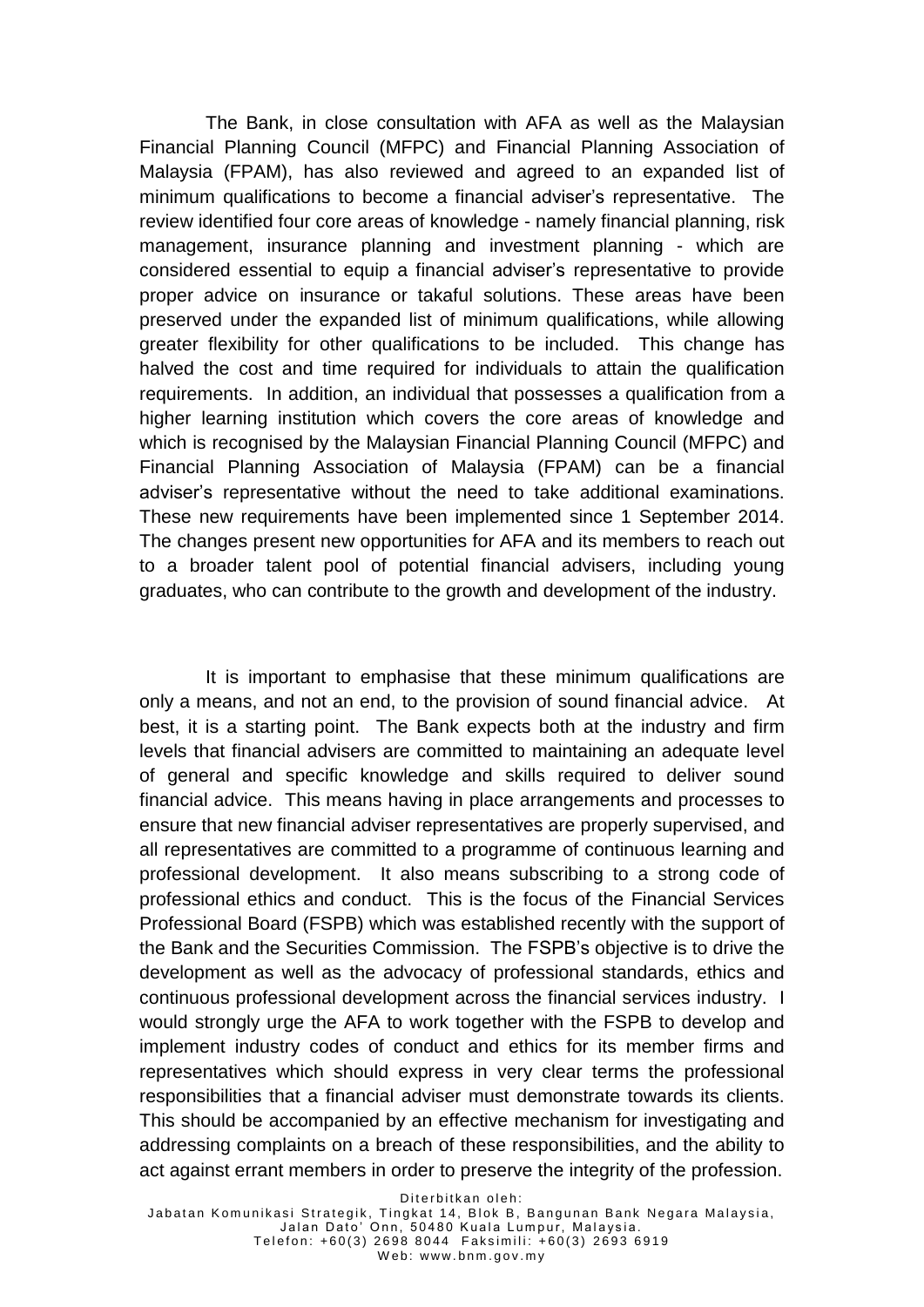In line with efforts to ensure a high level of professional competence among financial advisers, the Bank also intends to require qualifying and continuing professional development programs for financial advisers to be formally accredited by the Finance Accreditation Agency (FAA). As you may already know, the FAA is an independent quality assurance and accreditation body for the financial services industry that was established by the Bank and the Securities Commission in 2012. It provides programme accreditation, individual accreditation and institutional accreditation services for learning initiatives within the financial services industry locally and internationally. Since its inception, FAA has registered 28 training providers and accredited 18 professional and academic learning programmes offered in Malaysia, the Middle East, Asia, and the United Kingdom, including those offered and recognised by highly reputable and established international professional bodies. FAA has also developed Continuous Professional Development Guidelines for the financial services industry. The recent launch of the FAA Learning Standards and the Finance Qualification Structure will facilitate the harmonisation and wider recognition of accredited professional learning programmes which will also be important for this industry to promote consistent standards in the professional development and mobility of its workforce. We have started to engage FAA, the industry and education providers on this initiative and are working towards the accreditation of mandatory core financial advisory training and examination modules in 2015, and continuing professional development programs progressively thereafter.

To improve the alignment between the interests of consumers and financial advisers, we will be requiring all life insurers and family takaful operators to implement a balanced scorecard framework for the remuneration of agents and advisers, beginning with investment–linked products in the initial phase. We believe it is also important that such a framework is cascaded through to how financial advisory firms are rewarding their representatives. Incentives for individual representatives should be structured to promote impartial product advice, and investments in building enduring relationships with clients by providing the highest standards of professional service. The AFA will be expected to play an important role in driving this initiative through its guidance to firms on the operationalisation of the framework in the context of financial advisers.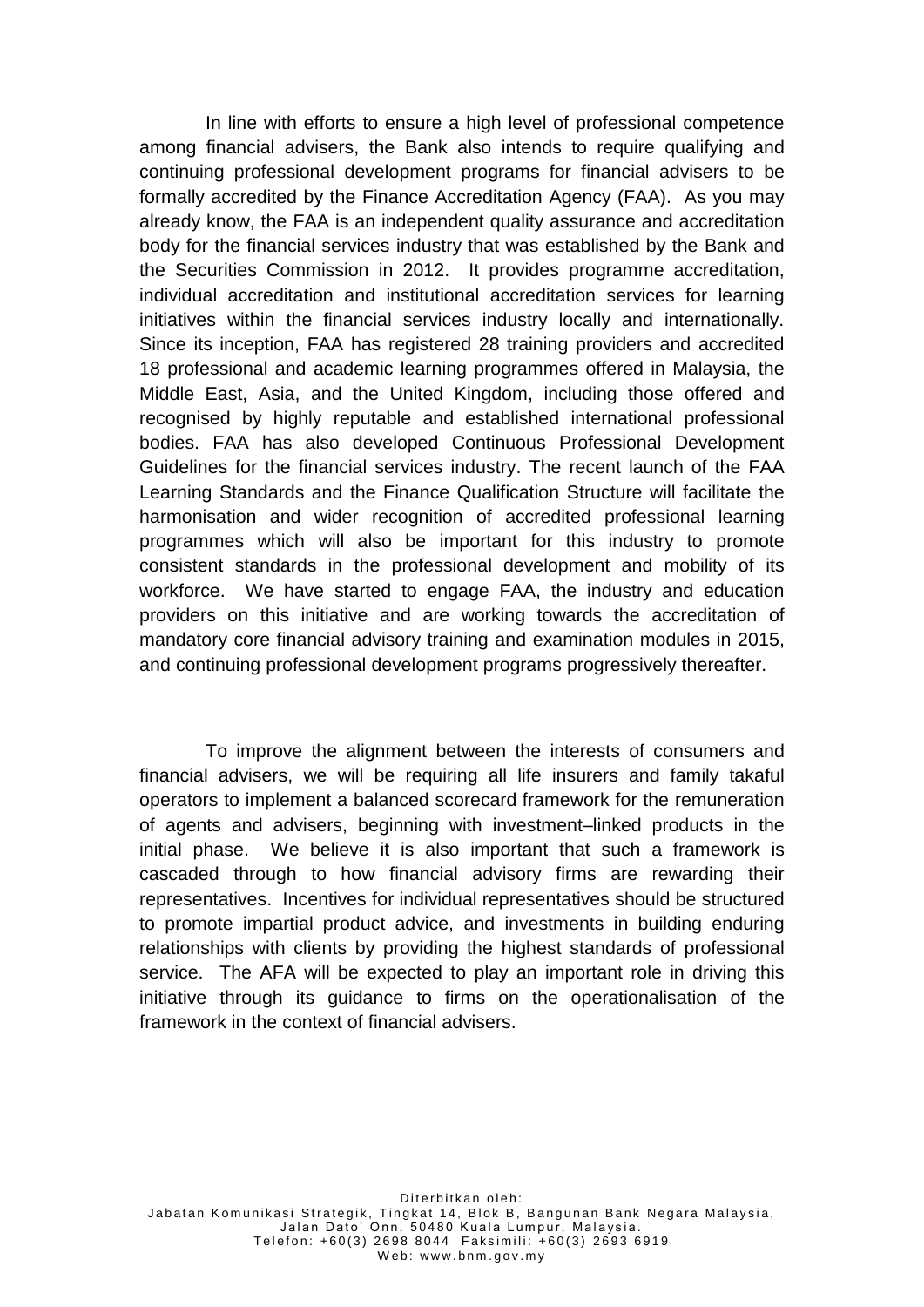In the medium term, the Bank will examine the issue of the balance between fee-based and commission-based compensation for financial advisers more closely. Clearly, there is scope to augment the share of feebased compensation of financial advisers which could help to achieve greater transparency in adviser compensation, and better alignment between the interests of financial advisers and their clients. Some countries have imposed a blanket ban on commission-based compensations for financial advisers on the premise that they induce mis-selling practices. Others have opted to draw a clearer distinction between "independent" advisers which can only receive fee-based compensations, while allowing other financial advisers to continue to receive commission-based compensations but who cannot call themselves independent financial advisers. Our work so far suggests that there are likely to be advantages and disadvantages to both fee-based and commissionbased systems. More importantly, we do not believe that eliminating conflicts that are associated with commission-based compensations will in itself automatically improve the quality of advice. Other factors that have an important bearing on getting better outcomes from financial advice include the financial literacy of consumers, the level of transparency that is provided to consumers, the competence of advisors and internal incentive systems which I have just discussed.

A further area that the Bank will pursue as part of efforts to address constraints faced by financial advisers in being able to recommend the best solutions to their clients is the expansion of the range of products that a financial adviser can represent to clients. To this end, a specific proposal was included under the LIFE Framework to allow, without restriction, financial advisers to represent any product offered by any insurer or takaful operator. Effectively, this would mean that an insurer or takaful operator cannot refuse to show an adviser its range of products which has been a strategy used by some companies to protect their investments in the training of their own agents and discourage them from abandoning exclusive arrangements with the company. Of course, having access to the broadest range of products would not mean very much if advisers do not build the capacity to understand their features and effectively compare and contrast them against the specific needs of a client. This requires greater investments by financial advisers in the training of your representatives, information systems and in building relationships with a broader network of product providers.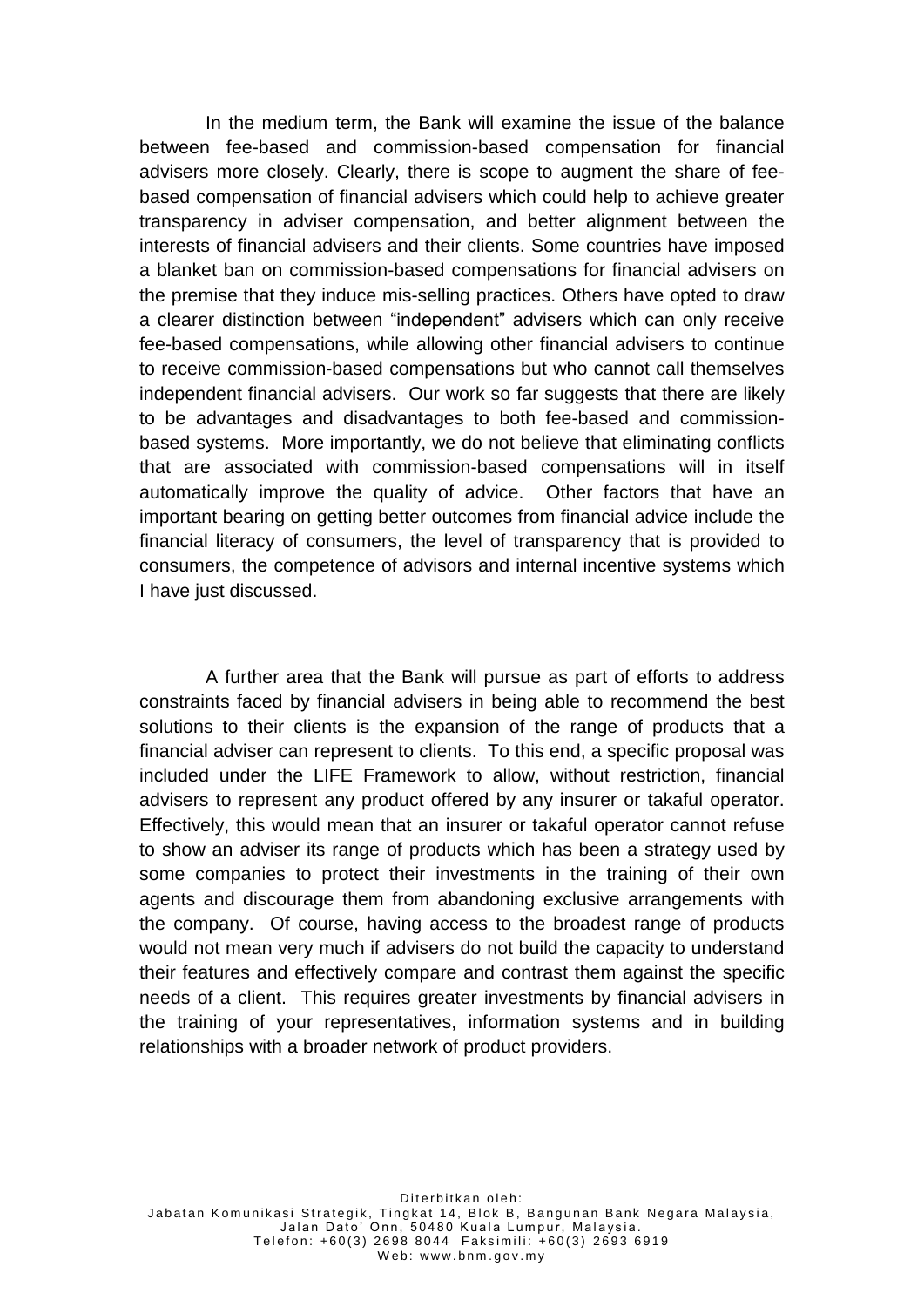Let me now touch for a moment on some observations from our recently concluded fieldwork which examined the effectiveness of current mandatory disclosures in providing financial consumers with the information that they need to make financial decisions. The study which we conducted focused on the Product Disclosure Sheet (or PDS) which financial service providers are required to provide to all consumers before they enter into a financial contract, and covered life insurance and investment-linked products, structured investments and mortgages.

We surveyed over 400 respondents and found that while the PDS provided by financial service providers is covering the type of information that consumers believe are important for making informed decisions, key product information is obscured in lengthy narratives, excessive information and technical or legal jargon that is difficult to understand. Half of the respondents surveyed were not aware of the PDS while the majority of those that are aware claimed that they were given the PDS only after they had already decided to enter into a financial contract. Many of them were not informed of its purpose. The study also revealed a bias towards highlighting the benefits of a product in explanations given by sales agents or advisers on the product, while risks and costs were not adequately explained. It should therefore not be surprising that 75% of respondents make financial decisions without adequately considering risk factors associated with a financial product, while almost half did not understand the costs involved. These findings are obviously a concern to the Bank as they undermine informed judgments by financial consumers. I raise these observations today because financial advisers clearly have a key role in addressing these concerns. Indeed, you have a professional obligation to your clients to present clear, unbiased and objective information to help your clients make informed decisions. The Bank intends to address these issues aggressively, through regulatory improvements, education, more intensive reviews of sales practices and continued enforcement actions.

With effect from the second half of 2015, financial advisers and insurance and takaful brokers will also be brought within the scope of the Financial Ombudsman Scheme that will be approved under the Financial Services Act, providing an avenue for consumers to address complaints against advisers for non-disclosures or misrepresentations. As I have already alluded to earlier, this is an area in which the Association and its members can and must do more to put in place mechanisms at the firm and industry